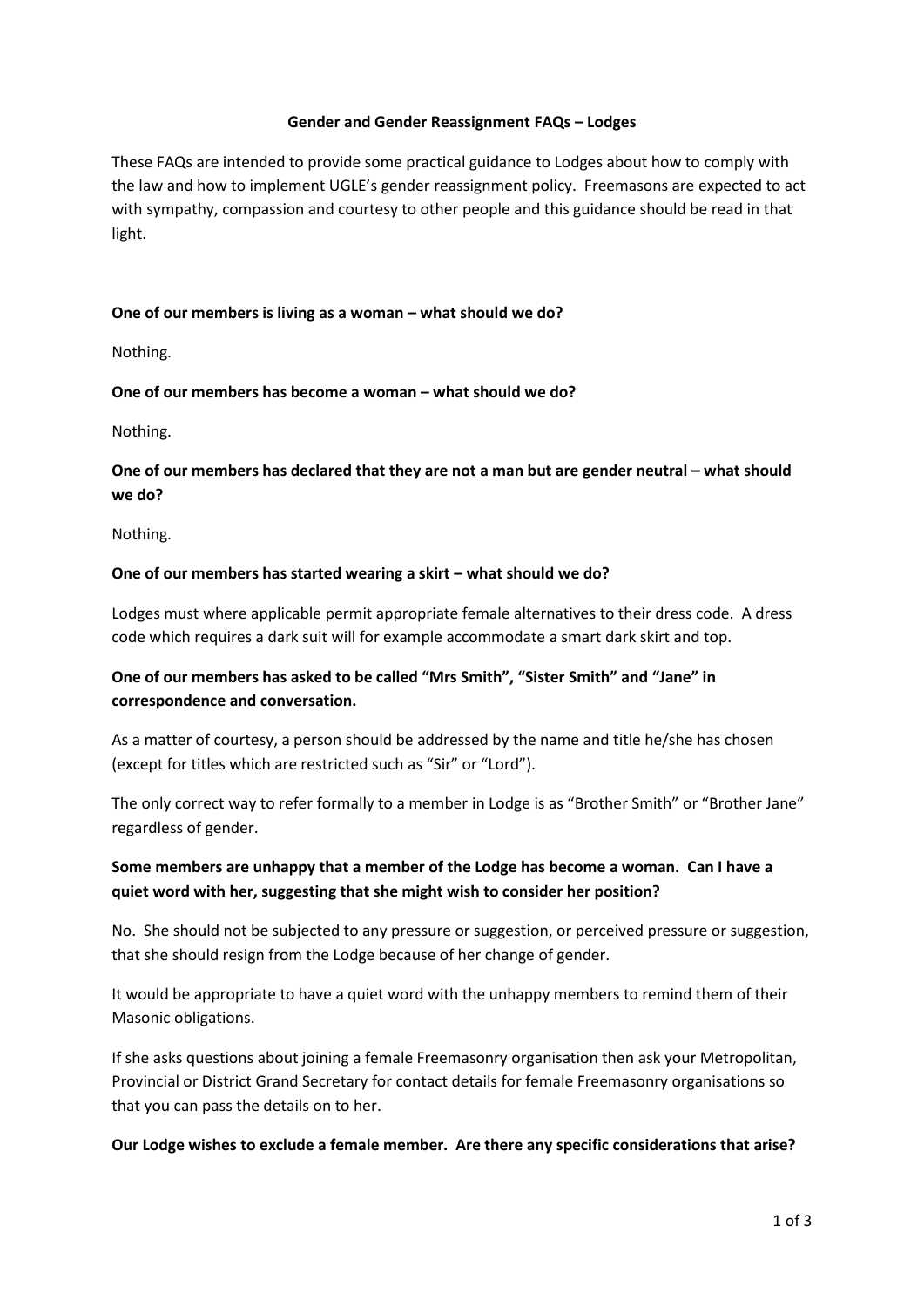Rule 181 permits a Lodge to exclude any member for sufficient cause. Female members can be excluded for all of the same reasons, but only the same reasons, as male members. In this context an allegation of disharmony or potential disharmony on the grounds of a member's gender, perceived gender, gender reassignment status or perceived gender reassignment status is not sufficient cause for exclusion.

As always when applying Rule 181, all of the requirements of the procedure set out in the Rule must be followed and great care should be taken when drafting the particulars of complaint so that it is clear what the grounds for exclusion are.

## **A member of our Lodge is no longer male and wishes to resign from the Craft.**

No member should be pressured to resign from the Craft because they are no longer male.

Any member who resigns from their Lodge will remain a member of the Craft and will remain eligible for some of the reliefs currently offered by Masonic charities. A member who resigns from the Craft as well as all their Lodges may lose eligibility for some of those charitable reliefs. Members who are considering resignation from the Craft should be advised to have regard to the potential loss of charitable reliefs before resigning.

# **One of our members has obtained a gender recognition certificate – do we need to record this or notify anybody?**

No, a certificate is a private document and nobody should request sight of it. We do not record members' genders and there is no need to notify anybody if a member changes their gender.

# **One of our members has complained about comments made by other members relating to his/her gender, perceived gender or gender reassignment. The comments were part of the normal jokes of members and were not unusual or objectively offensive.**

If the comments had a sufficient impact on your member that they felt the need to complain then the situation should be taken seriously. This is the case even if the comments seemed innocuous to you and others. It is important to keep in mind that harassment may lie in the complainant's perception.

Lodges must not victimise a member for bringing discrimination claims or complaints against the Lodge or its members. That member must be treated in the same way as a member who had not brought the claims or complaints. Nobody should be penalised merely for making an unsuccessful discrimination claim or complaint unless it was clearly vexatious or malicious.

The members who made the comments should receive an explanation that their comments caused offence, however inadvertently, so that they know to avoid comments of that nature at future Lodge events. If a member who has received an explanation repeats his behaviour this is likely to be unmasonic behaviour which is subject to the usual sanctions.

**One of our members has indicated that he will blackball a male candidate because the candidate lives as a woman/ wears female clothing/ is perceived by that member to be female/ has stated that he will transition to become a woman.**